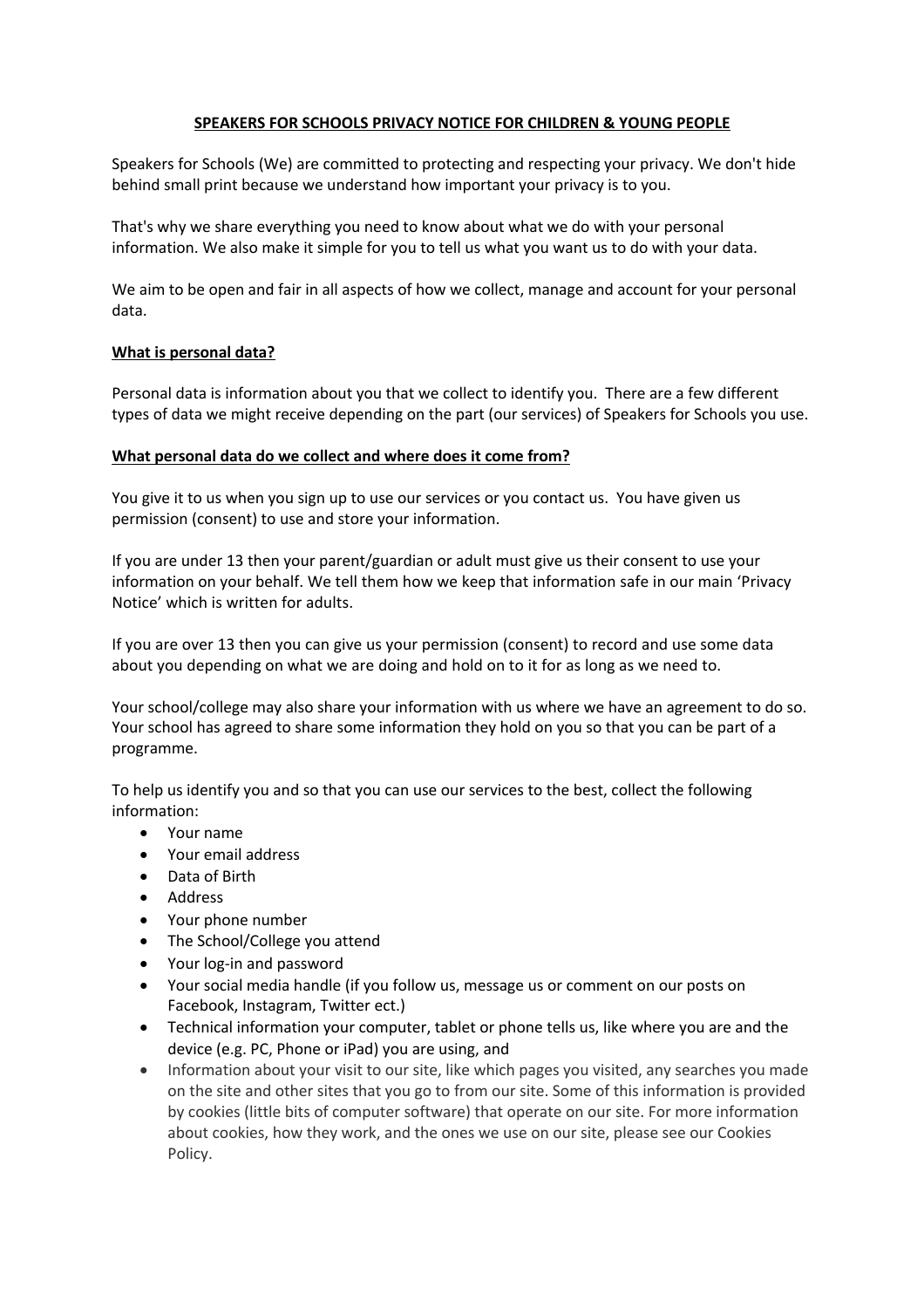There are some types of information we might collect from you that we are extra careful with. This information is called special category data. We only ask for this is we really need it:

- Information on free schools meals you may get
- Your gender
- Your ethnicity
- Medical information
- Any other needs you might require

### **How do we use this information about you**?

The main reason we collect your information is so that we know who you are and we can connect with you about things that might be of interest to you. We also use your details to help us find learning opportunities, experiences, discounts, promotions, and events that may be useful to you. We ask for your consent to use your data when we need to and at other times we work on the basis that, on balance, it is fair to you (and us) to do so (legitimate interest). Such as using data to look at (research) how well projects are running over the years or contacting you for surveys.

### **Sharing your information**

We use a few different services and databases to manage your data but we do not pass your personal details on for anyone else to use outside Speakers for Schools without your permission (consent), unless for legitimate interest.

With your consent, we share information about you with our sister company, SFS Media Ltd https://www.youthcareercoach.co.uk/privacy-policy.

We share some of your information with companies who help us to see how our projects are helping young persons in their journey through school, college and beyond.

### **Where is the information kept?**

All of the information is kept very safe in the European Union (EU). But we may use some companies who help us run our business, and these may be out of the European Union. When this is the case we make sure that they look after your data as much as we do. More about this can be found in our main privacy notice.

#### **How long do we keep your information for?**

We have thought a lot about how long we should hold on to personal data. We keep it for as long as you are using our services, and when you stop, we only keep it for two years after that.

There is some data that we need to keep for legal reasons. We have a list of how long we keep all information and what we do with it (delete or archive) when its time is up! We keep it very safe on our systems, just like you would expect us to.

There are different rules for different types of data and we make sure we are following all the rules.